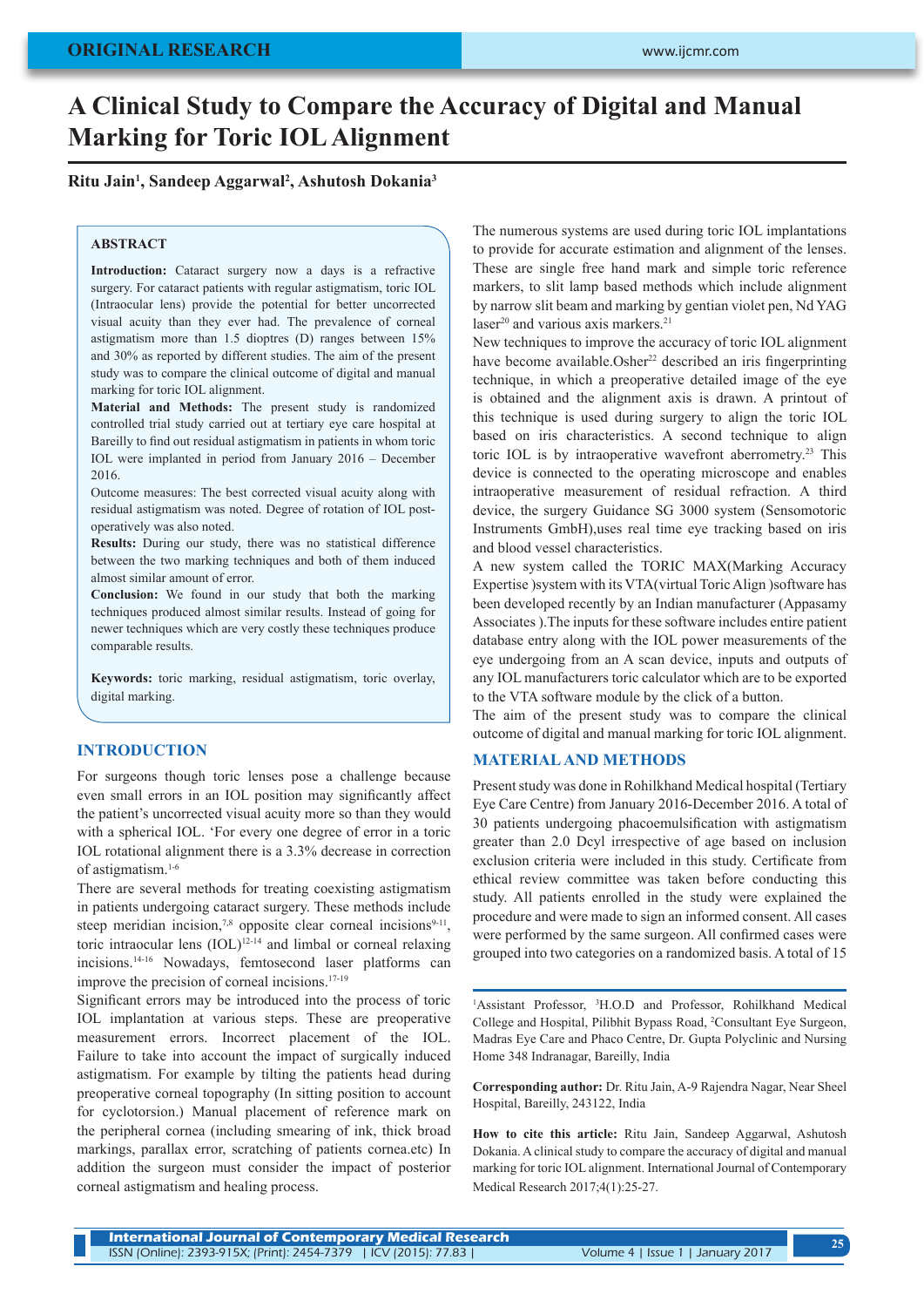cases were included in group A and same number in group B. All cases were performed by same surgeon. All patients signed an informed consent.

**Inclusion criteria:** Randomly 30 patients who came in OPD with cylinder greater than 2 dcyl were included in the study.

**Exclusion criteria:** Cases with ocular complications like amblyopia, maculopathy, glaucoma and uveitis were excluded. Also cases with intraoperative complications that compromised the toric IOL position were excluded.

The first group (A) included 15 eyes and digital marker was used. In second group (B) included 15 eyes with manual slit lamp assisted preoperative marking was done. Preoperative workup is very important. Manual keratometry and topography done. In group (A) prior to the marking, the eye was anaesthesized with 0.5% paparacaine drops. The patient was seated in upright position and made to fixate at a distant target. Bubble marker (figure 1 and 2) was used for marking the reference marks for identifying the 3,6, and 9 o'clock position on the limbus. The bubble should be in between the two vertical lines, it indicated that the 3 and 9 wedges of the marker were truly horizontal, A special gentian violet pen was used to ink the wedges. The marker was gradually advanced towards the eye while the examiner ensured the bubble was in the central position when the wedges make contact with the limbus. In group B manual marking using slit lamp was done. Here slit lamp assisted marking of the horizontal meridian of the eye was done. The eye was marked while the patient was sitting upright and fixing with other eye at a distant target to avoid cyclotorsion. The second step is intraoperative aligning a second device with angular graduations to the horizontal marks (figure 1 and 2). Then the desired toric axis was marked using a gentian violet surgical marking pen. Main incision made along the steep axis. Side incision made. Hydrodissection and hydrodilineation done after doing capsulorrhexis. Bimanual I/A done. Toric IOL implanted in the capsular bag. Viscoelastics removed from under the IOL. Along with the dots the IOL is aligned along the axis.

## **STATISTICAL ANALYSIS**

Microsoft Office 2007 was used for the statistical analysis. Descriptive statistics like mean ab SD were used for interpretation of data.

#### **RESULTS**

The mean age of the first group (with digital marking was 59.8 $\pm$ 15.01 years (n=15, range 32-83 years). The mean age of the second group was  $50.5\pm9.5$  years (n=15, range 40-60 years). The mean preoperative corneal astigmatism for the first group was 3.27±1.79D (range from 2.0-6.0D). For the second group by manual method it was 2.75±0.75D(range from 2.0 -3.5). there was no statistically significant difference between the two groups.

The mean postoperative uncorrected distant visual acuity (UCDVA) for the first group was 6/9 and for the second group was 6/6(p). There was no relation with the method used in (UCDVA). It was due to two myopic eyes in first group which could be corrected to only upto 6/12.

The mean postoperative residual refractive cylinder for the first group was  $0.25\pm0.5$  (ranging from  $\pm 0.25$ —1.25D) representing 88% of reduction in the astigmatism from preoperative levels.



**Figure-1 and 2:** Manual marker and digital or bubble markers

The mean postoperative residual refractive cylinder for the second group was  $0.35\pm0.33$  (ranging from  $0.00-1.5D$ ) showing 90% reduction in astigmatism from preoperative levels.

The mean postoperative toric misalignment for the first group was  $2.5^{\circ} \pm 1.5^{\circ}$  (range from 0-4°) and for the second group was  $3.5^{\circ} \pm 2.5^{\circ}$  (range from 0-6°) In one case of second group redialling of lens was done where rotation of lens was more than 10°.

## **DISCUSSION**

Toric IOL implantation during cataract surgery allows treating coexisting corneal astigmatism. Reduction of residual postoperative refractive astigmatism improves UCDVA after the cataract surgery. Villegas<sup>24</sup> et al mentioned that correcting corneal astigmatism of <0.50D does not improve visual outcome after the cataract surgery.

The toric IOL has marks that indicate the flat meridian (plus cylinder axis). Precise alignment of the toric IOL during surgery is the most important step in achieving the desired effect of the calculated astigmatism correction. When the toric IOL is misaligned or rotates postoperatively, there is a reduction in its effect of the planned axis of alignment and introduction of a new astigmatism in another axis. Approximately there is 3%to 3.5% residual astigmatism for every 1° of toric IOL rotation. This means that with 30° of rotation there is 100 % of residual astigmatism but on a different axis.25

In the current study manual marking was done using gentian violet pen and slit lamp or sometimes 11 number blades was used to mark the toric axis preoperatively. As regards the included patients of the two groups, there was no statistically significant difference in their age, sex, composition and preoperative corneal astigmatism levels. As regards the refractive outcome, both groups showed marked reduction of preoperative astigmatism around with no statistically significant difference between the two groups. The reported percentage of patients with postoperative residual refractive astigmatism <0.5D after toric IOL implantation represented 25% to 100% of the cases.26-27 In both the groups postoperative residual astigmatism ranged between 0.5D to -1.0 D.

The digital marking group and manual group postoperatively showed mean toric IOL misalignment as  $2.0^{\circ}$  and  $2.2^{\circ}$ respectively. Only in one case there was rotation of IOL greater